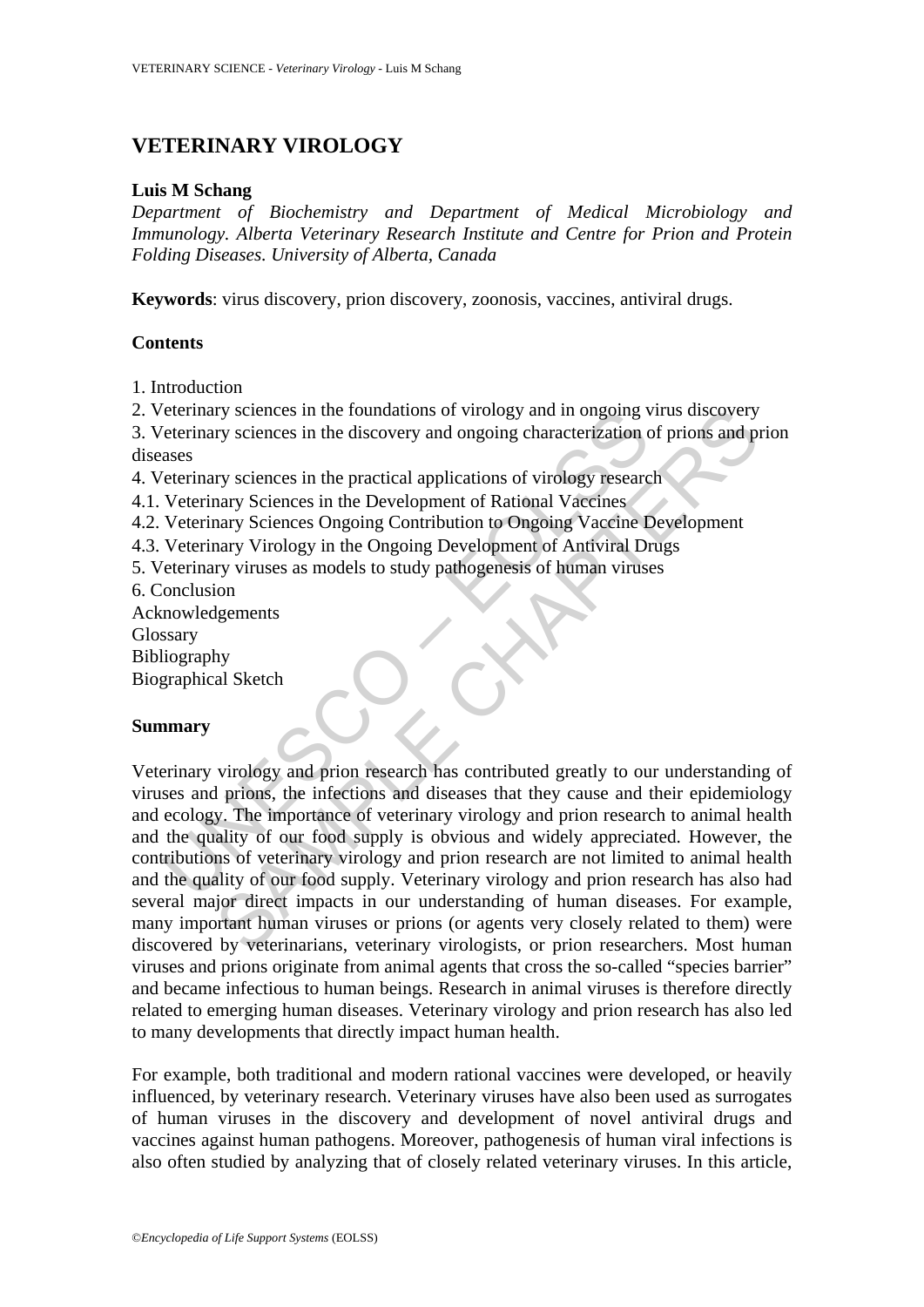we will discuss these less appreciated direct roles of veterinary virology and prion research in human health and well-being.

#### **1. Introduction**

In this article, we will revisit the importance of veterinary viruses and veterinary virology to human health and well-being. We will also include the prions, which together with viruses are the smallest transmissible infectious agents and were consequently studied together with viruses until very recently. Veterinary virology is of course of paramount importance to animal health, which is in turn essential for the safety of our food supply. The viruses that infect any of the animal species used as major sources of protein in the human diet can all threaten human health and wellbeing. There is a low but concrete probability of viral pandemics in any of these animal species, which would have drastic impacts on the supply of proteins for the human diet. The latest outbreak of food and mouth disease virus (FMDV) in the UK in 2001 is a good example of a geographically restricted but major disruption to the production of animal protein. In only 10 months, 581,802 heads of cattle (approximately 1 in 20), 3,487,014 of sheep (approximately 1 in 10), and 146,145 pigs in the UK were lost to the outbreak. Veterinary virology is therefore directly pertinent to the security of the food supply, importance which is obvious and widely recognized. However, veterinary virology also has direct impacts in human health, impacts which are not so often equally well appreciated.

g. There is now out concide procading or viar planearies in a given and increase the latter outbreak of food and mouth disease virus (FMDV) in the statest outbreak of food and mouth disease virus (FMDV) in the statest outb E is a tow out conclete probability of ryinap parameters in any of uses ant<br>inch would have drastic impacts on the supply of profeins for the human<br>outbreak of food and mouth disease virus (FMDV) in the UK in 2001<br>ple of Viruses and prions pose a major direct threat to global human health. Many viruses affecting humans are actually zoonotic, that is they infect animals and are maintained in animal reservoirs from which they spread to human beings. Old human viruses such as influenza are continuously re-entering into the human population from their animal reservoirs, with a low but concrete probability of producing another global pandemic. Such threat was just highlighted by the 2009 H1N1 strain, which most likely was recombined in pigs before being transmitted to humans. Other more recently identified viruses, such as hepatitis E (HEV), are most likely periodically transmitted to humans directly from their animal reservoirs. New human viruses or prions such as SARS, Nipah, or bovine spongiform encephalopathy (BSE, also known as "mad cow disease") also periodically enter into the human population from animal reservoirs. It is currently accepted in Public Health that *"most new human infections are of animal origin."*  Before they enter into human populations, most viruses are therefore perpetuated in susceptible animals. Major outbreaks of animal disease can also provide a large source for the introduction of novel viral pathogens in the human population. For example, the large outbreak of BSE eventually resulted in the introduction of a new prion disease to humans, variant Creutzfeldt-Jakob disease (vCJD). Veterinary virology is consequently directly pertinent to emerging and established infectious human diseases.

Several animal viruses are also closely related to human viruses, being transmitted by similar routes, producing similar diseases, and being controlled by similar immune responses. Such animal viruses are therefore excellent models to study pathogenesis of, and therapeutic and preventive approaches against, the equivalent human viruses. This approach has been especially useful in the development of novel vaccines. It has also been useful to understand the pathogenesis of, and even developing drugs against,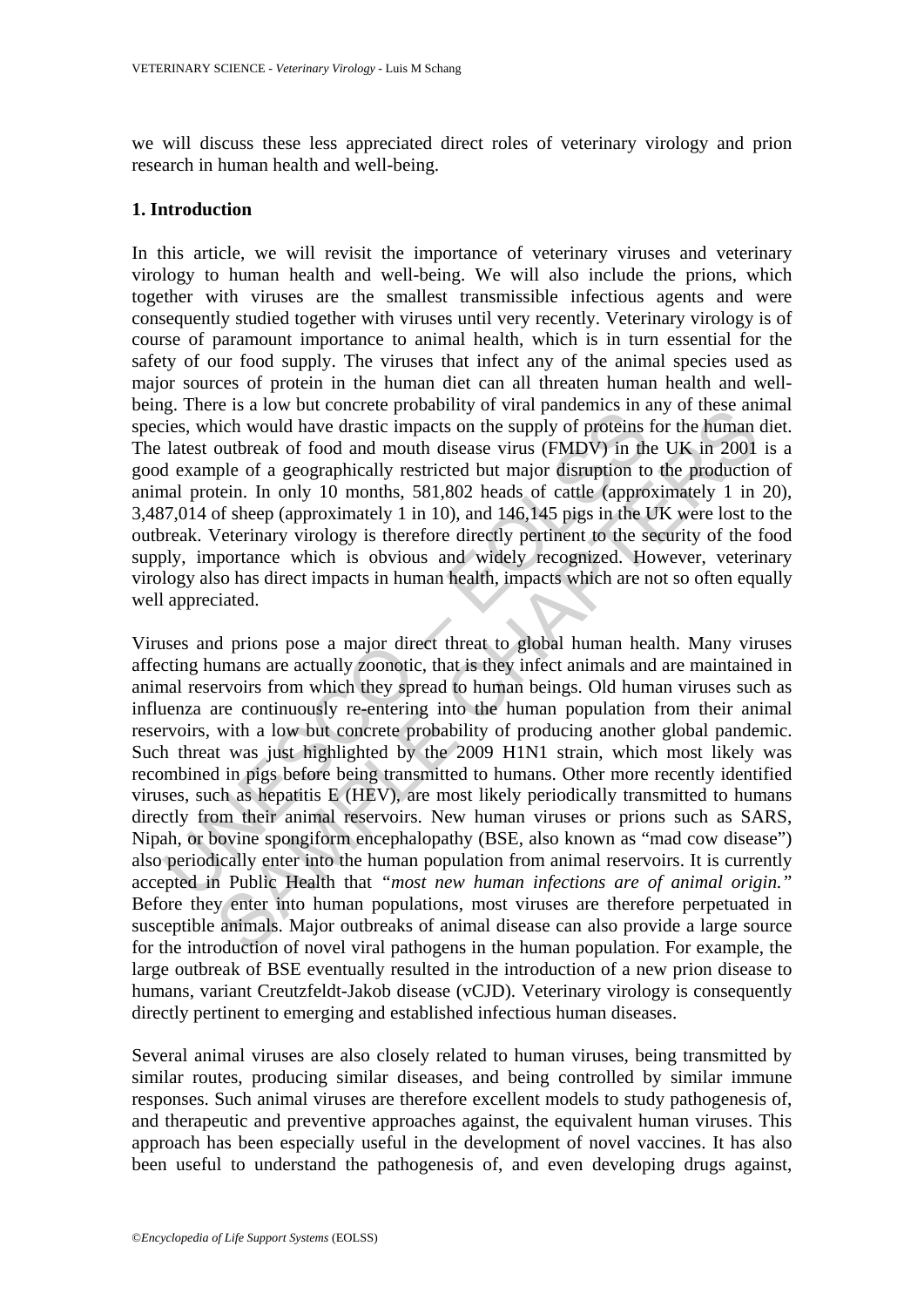human viruses that infect no practical animal models, such as HCV or HIV. Veterinary virology is therefore also directly pertinent to our understanding of human disease, and to the development and testing of novel antiviral therapeutics or vaccines.

As the importance of veterinary virology and prion research for animal health is widely appreciated, we will focus this article in the discussion of selected examples that illustrate some of the many, but less appreciated, direct impacts of veterinary virology and prion research in human health.

# **2. Veterinary Sciences in the Foundations of Virology and in Ongoing Virus Discovery**

in the discussion state to minimi meanti-<br>
in the to produce periodic epidemics and kill scores of human batter<br>
intert to produce periodic epidemics and kill scores of human b<br>
mated to kill more than 36,000 people per ye se constante a communous threat to numan heath. Vruses sect as firmula<br>or produce periodic epidemics and kill scores of human beings. Influenz<br>o kill more than 36,000 people per year in the USA and 500,000 in the wonder<br>in Viral diseases constitute a continuous threat to human health. Viruses such as influenza continue to produce periodic epidemics and kill scores of human beings. Influenza is estimated to kill more than 36,000 people per year in the USA and 500,000 in the world. The flu pandemic of 1918 is estimated to have killed up to 1 in 20 people living at the time. The recent emergency of a novel H1N1 strain proves that new pandemics are likely to occur in the not so distant future. Viral diarrheas are one of the major causes of infant death in large parts of the world. They are estimated to cause 5 to 20 million infant deaths in Africa and Latin America per year. HIV has already killed more than 25 million people and it currently infects more than 33 million more (23 million of them in Sub-Saharan Africa). Hepatitis C virus (HCV) infects 3 to 4 million more people every year, resulting in 170 million infected people in the world and an estimated 1.7 million cases of liver cancer. New viral diseases are constantly threatening to enter into the human population and produce serious pandemics. Virology research is therefore essential to human health.

Veterinary sciences have played major roles in virology research since the very origins of the discipline. The search for novel infectious agents started immediately after the seminal works by Pasteur, Koch and their contemporaries had established the bases for the microbial theory of infectious diseases. A purely technical development, the Chamberland-Pasteur unglazed porcelain (ultra)filter, resulted in the discovery that some infectious agents were much too small to be regular bacteria. Bacteria, parasites or fungi could be identified under the optic microscope, but infectivity was then the only property that allowed the identification and characterization other infectious agents. The infectivity of infectious agents of animals and plants could be readily tested, in contrast to that of human agents. In those early days, therefore, much progress was made on veterinary (and plant) viruses.

Tobacco mosaic virus, TMV, was the first infectious agent identified to be ultrafilterable, by Ivanofsky and Beijerinck (Mayer had earlier shown that the disease could be transmitted by the "juice" of ground leaves of infected plants). However, these studies failed to consider the agent as a novel microorganism. Ivanofsky focused on potential technical aspects of ultracentrifugation, which he assumed had allowed bacteria to pass through the filter. Beijerinck instead did realize that the filterable agent was distinct from bacteria, but he considered the infectivity being in an infectious fluid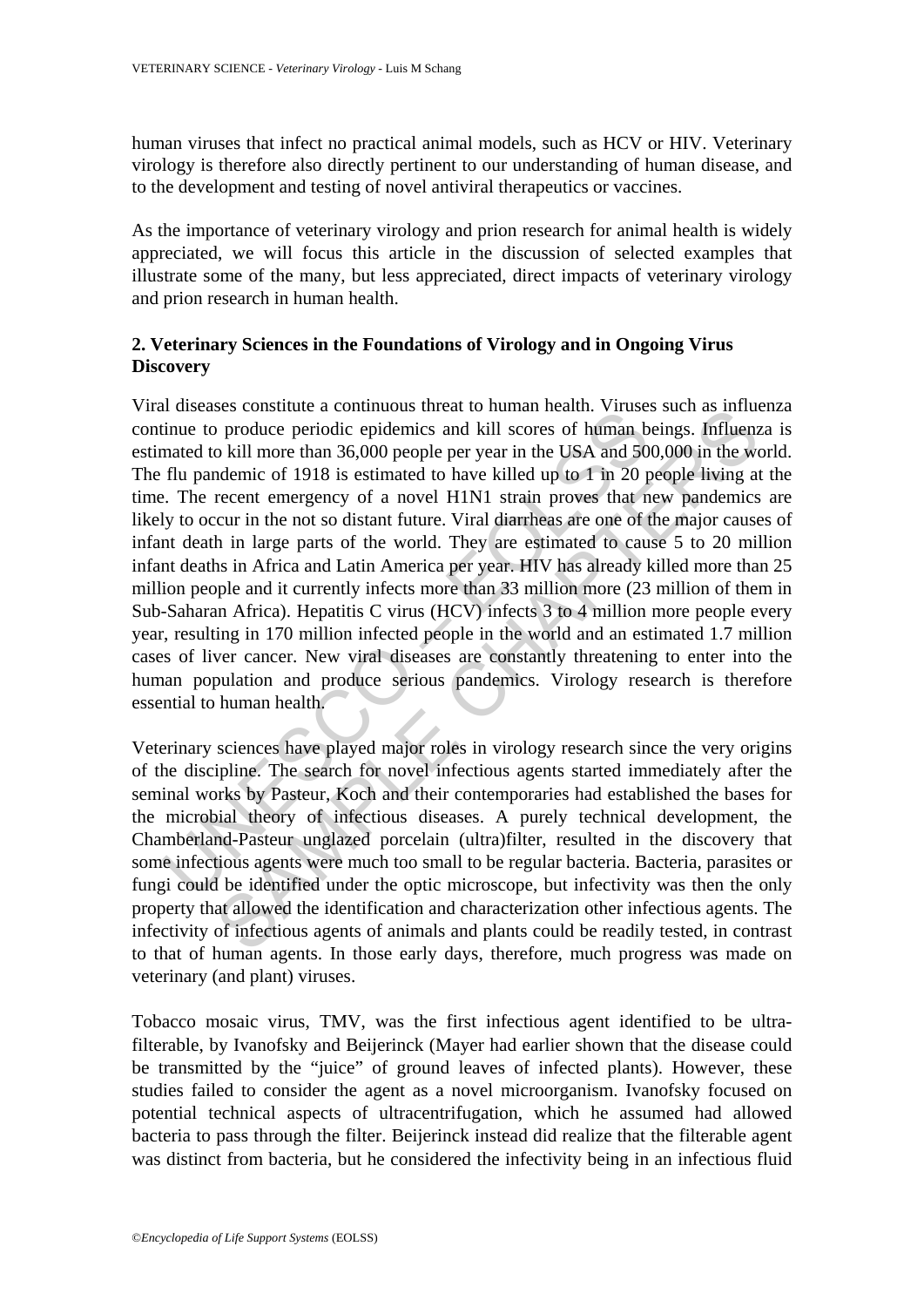(from which the name "virus" -poison- was derived). For such reasons, many refer to a virus of cattle, food and mouth disease virus (FMDV), as the first to be discovered. Like Ivanofsky and Beijerinck had found before for TMV, Loeffler and Frosch (in collaboration with Koch) found the agent of FMDV to be ultra-filterable. But Loeffler and Frosch recognized the infection to be transmitted by a novel type of particulate agent much smaller than bacteria. FMDV is therefore often considered as the first virus to be identified. FMDV was without discussion the first mammalian virus identified, and the first virus shown to produce a known infectious disease in organisms other than plants.

identified only in 1901 and the second one, in 1907. At the end<br>
the discovery of FMDV, 13 animal and only 3 human viruses h<br>
ende the agents of important human diseases. The rabbit myxome<br>
wirus identified (in 1898), 22 y ied only in 1901 and the second one, in 1907. At the end of the first descovery of FMDV, 13 animal and only 3 human viruses had been identitively was took the lead in dentitiving many of the virsa families verology also to Veterinary virology kept on playing a leading role in early virology. While many veterinarian viruses were being discovered, the first human virus, yellow fever virus, was identified only in 1901 and the second one, in 1907. At the end of the first decade after the discovery of FMDV, 13 animal and only 3 human viruses had been identified. Veterinary virology also took the lead in identifying many of the virus families that include the agents of important human diseases. The rabbit myxomavirus was the first poxvirus identified (in 1898), 22 years before human poxviruses were even observed. Likewise, the swine pseudorabies virus (PRV) was the first herpesvirus identified (1902), 17 years before the first human herpesvirus (herpes simplex type 1). Animal virology also identified the first picornavirus (FMDV), tumor virus, solid tumor virus, influenzavirus, alphavirus, papillomavirus, parvovirus, encephalitis virus, arenavirus, calicivirus and coronavirus, among others. For the first 60 years of virology, there was in fact no discrimination between veterinary and human virology. Such lack of discrimination was in not small part responsible for the explosive growth in virology knowledge during those yearly years.

Even after the early years, veterinary virology has continued playing major roles in the discovery of viruses that infect humans. In more recent years, the focus has been on the identification of emerging human viruses. Perhaps the most dramatic example is the discovery of Hendra virus as the causative agent of an outbreak that killed 14 horses and their trainer in Australia in 1994 (and half of all other human beings infected since then). A related virus, Nipah, caused a first outbreak in Malaysia in 1998-99, which killed 105 of the 265 people infected. Nipah has continued causing repeated outbreaks ever since, mostly in India and Bangladesh, with a mortality rate of approximately 75%. The latest outbreak was in 2007, but others will likely occur.

Hendra virus was discovered by veterinary virologists at the Animal Health Laboratory of CSIRO Livestock (Australia) as the causative agent of an outbreak of respiratory illness that affected an entire stable and killed 14 racing horses (and their trainer). Following on this work, Nipah was promptly identified as so closely related to Hendra that both viruses are commonly considered together. The group at the Animal Health Laboratory identified the ability of these viruses to infect a variety of domestic and laboratory animals and their routes of secretion. Most importantly from a human health perspective, they further progressed to identify fruit bats ("flying foxes" of the genus *Pteropus*) as natural reservoirs for these viruses, and horses and pigs as intermediate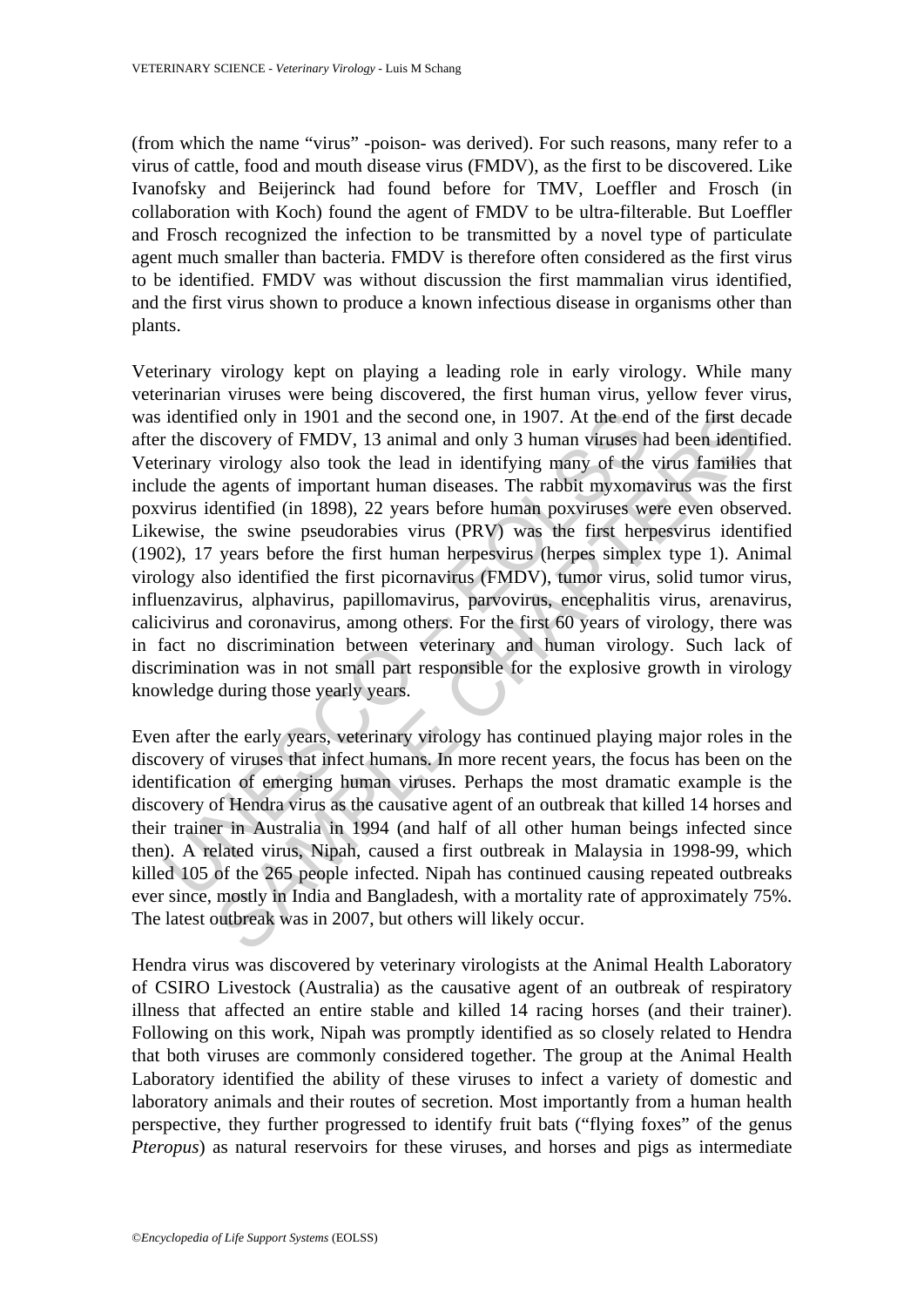reservoirs in close proximity to humans. The more recent identification of the mechanisms whereby these viruses enter intro cells may eventually result in the development of novel antiviral strategies to prevent infection with such viruses.

The veterinary virologists at the Animal Health Laboratory of CSIRO Livestock have even more recently developed a potential vaccine that protects against these two pathogens. The vaccine showed solid protection of cats against lethal Nipah challenge. Therefore, veterinary virology was critical in identifying these two new human viruses. It was also critical in characterizing their ecology, thus helping to prevent further human infections, and in developing protective measures against infection with these viruses. Veterinary virology therefore continues to play a major role in the identification and characterization of novel viral pathogens that affect human beings.

rel viruses are constantly introduced into the human population<br>rvoirs, as recently shown by SARS and in the more distant past<br>7. In most cases, socio-ecological changes are the most likely can<br>umans to these new viruses. ses are constantly introduced into the human population from their and a recently shown by SARS and in the more distant past by Junin virus ost cases, socio-ecological changes are the most likely cause of the expo to these Novel viruses are constantly introduced into the human population from their animal reservoirs, as recently shown by SARS and in the more distant past by Junin virus and HIV. In most cases, socio-ecological changes are the most likely cause of the exposure of humans to these new viruses. Deforestation, human settling in remote areas (often to enjoy an "undisturbed" landscape), ecotourism, increases in human population in countries with large previously uninhabited areas, a taste for exotic foods, and climate changes resulting in movement or displacement of wild animals to areas in closer contact with human beings, are all factors contributing to our current enhanced exposure to animal viruses. International travel for business, tourism, or to visit relatives leaving in different countries, is a major factor helping to promptly disseminate any new virus through the world. As none of these factors are likely to drastically change in the near future, our exposure to novel viral pathogens will continue to be exacerbated for the foreseeable future. It is estimated that approximately three quarters of all newly discovered human viruses come from animal reservoirs. Continuous research in veterinary virology is therefore essential to ensure that the required expertise will be available when the next animal virus is introduced into the human population.



TO ACCESS ALL THE **23 PAGES** OF THIS CHAPTER, Vis[it: http://www.eolss.net/Eolss-sampleAllChapter.aspx](https://www.eolss.net/ebooklib/sc_cart.aspx?File=E5-15A-23)

#### **Bibliography**

Barr, M.C. (2007). *Drugs of abuse, AIDS, and the FIV model,* 275-291 *in In vivo models of HIV disease and control*, 436 pp Berlin, Germany: [A comprehensive discussion of FIV as a surrogate model to study the mutual interactions between HIV pathogenesis and illicit drug use].

Bittle, J.L. *et al.* (1982). Protection against foot-and-mouth disease by immunization with a chemically synthesized peptide predicted from the viral nucleotide sequence. *Nature* **298**(5869), 30–33. [The original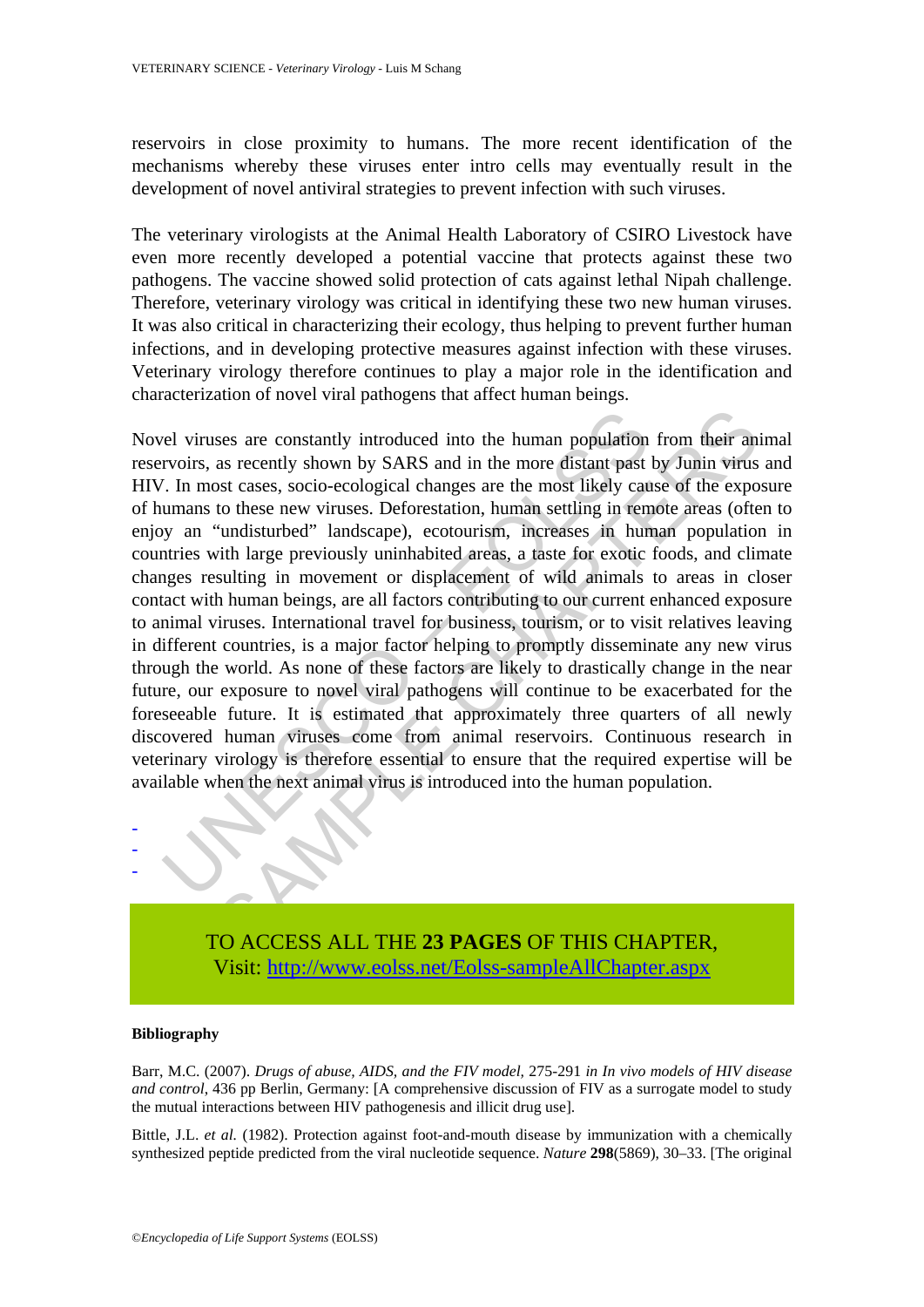#### report of the first successful subunit vaccine]

Buckwold, V.E. *et al.* (2003). Bovine viral diarrhea virus as a surrogate model of hepatitis C virus for the evaluation of antiviral agents. *Antiviral Research* **60**(1), 1–15. [A comprehensive discussion on the use of a veterinary virus in the discovery and development of novel antiviral drugs]

Calisher, C.H. *et al.* (2006). Bats: important reservoir hosts of emerging viruses. *Clinical Microbiology Reviews* **19**(3), 531–545. [A discussion of wild animals as sources and reservoirs of human pathogenic viruses]

Chomel, BB, *et al* (2007). Wildlife, exotic pets, and emerging zoonoses. Emerging Infectious Diseases [serial on the Internet]. 2007 Jan. *CDC,* Washington DC, USA. Available from http://www.cdc.gov/ncidod/EID/13/1/6.htm (Originally presented at the International Symposium on Emerging Zoonoses, March 22–24, 2006, Atlanta, Georgia, USA).

Collee, J. G. *et al.,* (2006) Variant CJD (vCJD) and bovine spongiform encephalopathy (BSE): 10 and 20 years on: part 2. Folia Neuropathol 44:102-110 [A discussion of the origins, progression, and measures taken to control the epidemic of BSE and vCJD]

De Clercq, E. (2009). *Antiviral agents acting as DNA or RNA chain terminators,* 53-83 *in Antiviral Strategies*, 379 pp Berlin, Germany: [A comprehensive discussion of antiviral agents targeting the viral RNA or DNA polymerases, which also discusses the role of veterinary viruses in the development of some such drugs].

Gerdts, V. *et al.* (2000). Fetal Immunization by a DNA vaccine delivered into the oral cavity. *Nature Medicine* **6**(8), 929–932. [The original report of the first successful immunization of a fetus using DNA vaccine technology]

1 to control the epidemic of BSE and vCJD]<br>Clercq, E. (2009). *Antiviral agents acting as DNA or RNA chain terminato*<br>*iggies,* 379 p Berlin, Germany: [A comprehensive discussion of antiviral age<br>*is* or DNA polymerases, rol the epidemic of BSE and vCJD]<br>2. (2009). Amiviral agents acting as DNA or RNA chain reminators, 53-83 in Am<br>3 (2009). Amiviral agents acting as DNA or RNA chain reminators, 53-83 in Am<br>3 (2000). Fetal Immunization by Murphy, F.A. (2009). The Foundations of Medical and Veterinary Virology: Discoverers and discoveries, inventors and inventions, developers and technologies, *American Society for Microbiology*, Washington DC, USA. Available from: http://www.asm.org/ASM/files/ccLibraryFiles/Filename/ 000000004177/ Discoverers%20and%20Discoveries%208-08.pdfe [A brief but comprehensive discussion of the contributions of Veterinary Sciences to the very origins of Virology and to the ongoing discovery of new viruses].

OIE (World Organization for Animal Health) (2009). Number of reported cases of bovine spongiform encephalopathy (BSE) in farmed cattle worldwide (excluding the United Kingdom) Available from http://www.oie.int/eng/info/en\_esbru.htm [Updated reports on the progress of the BSE epidemic]

OIE (World Organization for Animal Health) (2009). Number of reported cases of bovine spongiform encephalopathy (BSE) reported in the United Kingdom. Available from http://www.oie.int/eng/ info/en\_esbru.htm [Updated reports on the progress of the BSE epidemic in the UK]

Pasteur, L. (1881). An address on vaccination in relation to chicken cholera and splenic fever (translation). *The British Medical Journal* **2**(1076), 283– 284. [A contemporary translation of Pasteur's original report on the first rational vaccine, available online].

Pattison, I.H. (1972). Scrapie – a personal view. *Journal of Clinical Pathology* **6**(Suppl), 110–114. [A personal discussion of the discovery and early research in prions, which is mostly unpublished but has shaped prion research to these days]

Poser, C.M. (2002). Notes on the history of prion diseases – Part I. *Clinical Neurology and Neurosurgery* **14**(1), 1–9. [A brief discussion of the critical importance of veterinary research in our understanding of human prion diseases]

Sigurdson. C*.* (2008). A prion disease of cervids: Chronic Wasting Disease. *Veterinary Research* **39**(41), 929–932. [A current discussion on CWD, highlighting the potential risks to human health]

Sparger, E.E. (2007). *FIV as a model for HIV: an overview,* 149-237 *in In vivo models of HIV disease and control*, 436 pp Berlin, Germany: [A comprehensive discussion of a veterinary virus, FIV, as a surrogate model to study pathogenesis of and potential interventions against an important human virus, HIV].

The National Creutzfeldt-Jakob Disease Surveillance Unit (2009). Available from: